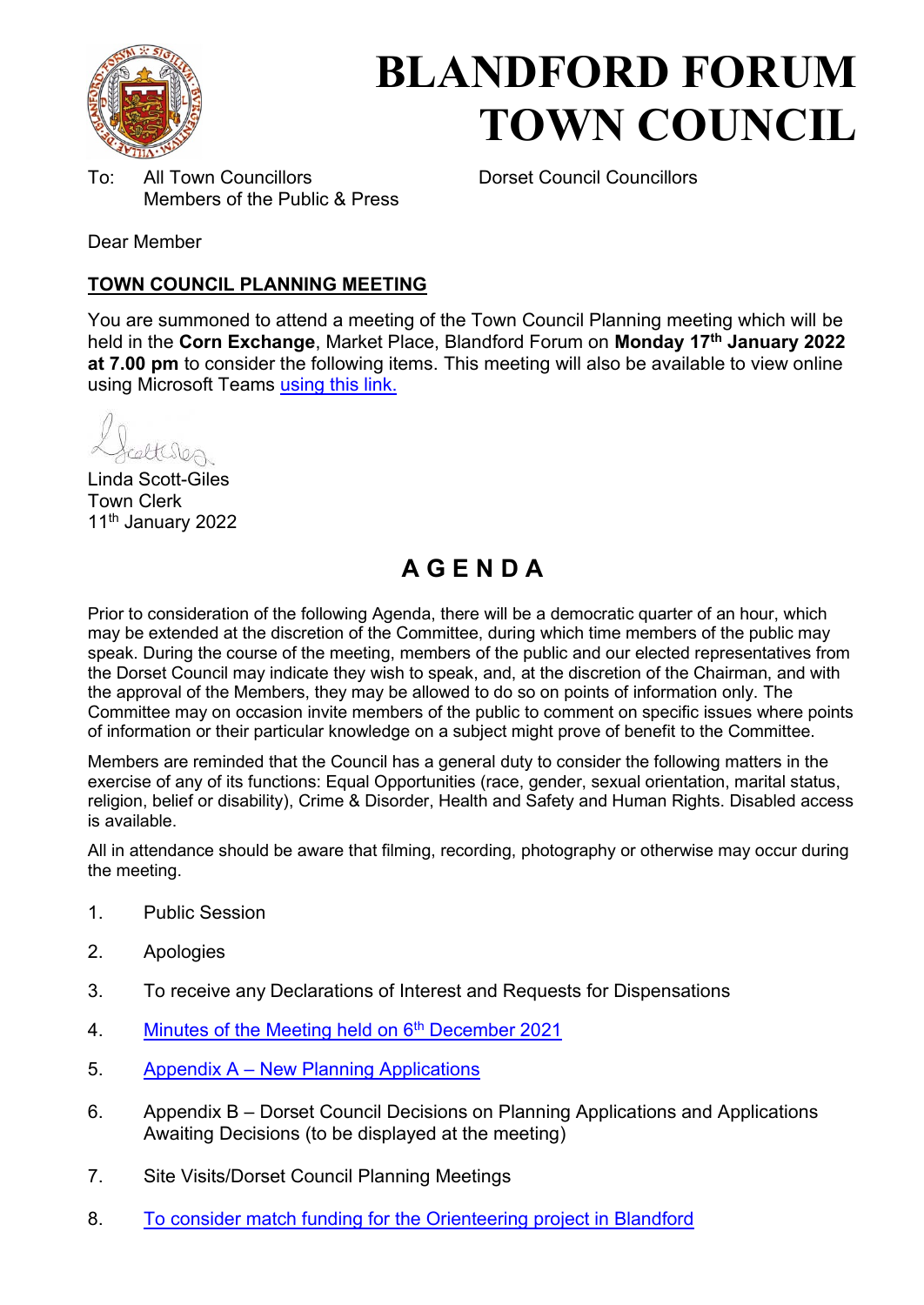- 9. To consider responding to the Dorset Council Proposed Blue Badge Car Park Charging Policy, deadline for a response is Wednesday 2nd February (policy sent to Councillors via email on 6th January 2022)
- 10. [Clerk's Report & Corr](#page-9-0)espondence

#### **DATES OF FUTURE MEETINGS**

24<sup>th</sup> January **Town Council Meeting** 7<sup>th</sup> February **Planning Committee Meeting** 14<sup>th</sup> February Recreation & Amenities Committee Meeting

**Minutes of the Town Council and Committee meetings are available from Blandford Library, the Town Clerk's Office and at [www.blandfordforum-tc.gov.uk.](http://www.blandfordforum-tc.gov.uk/)** 



**Town Clerk's Office Church Lane, Blandford Forum Dorset DT11 7AD**





**Tel: 01258 454500 • Fax: 01258 454432 Email: admin@blandfordforum-tc.gov.uk www.blandfordforum-tc.gov.uk**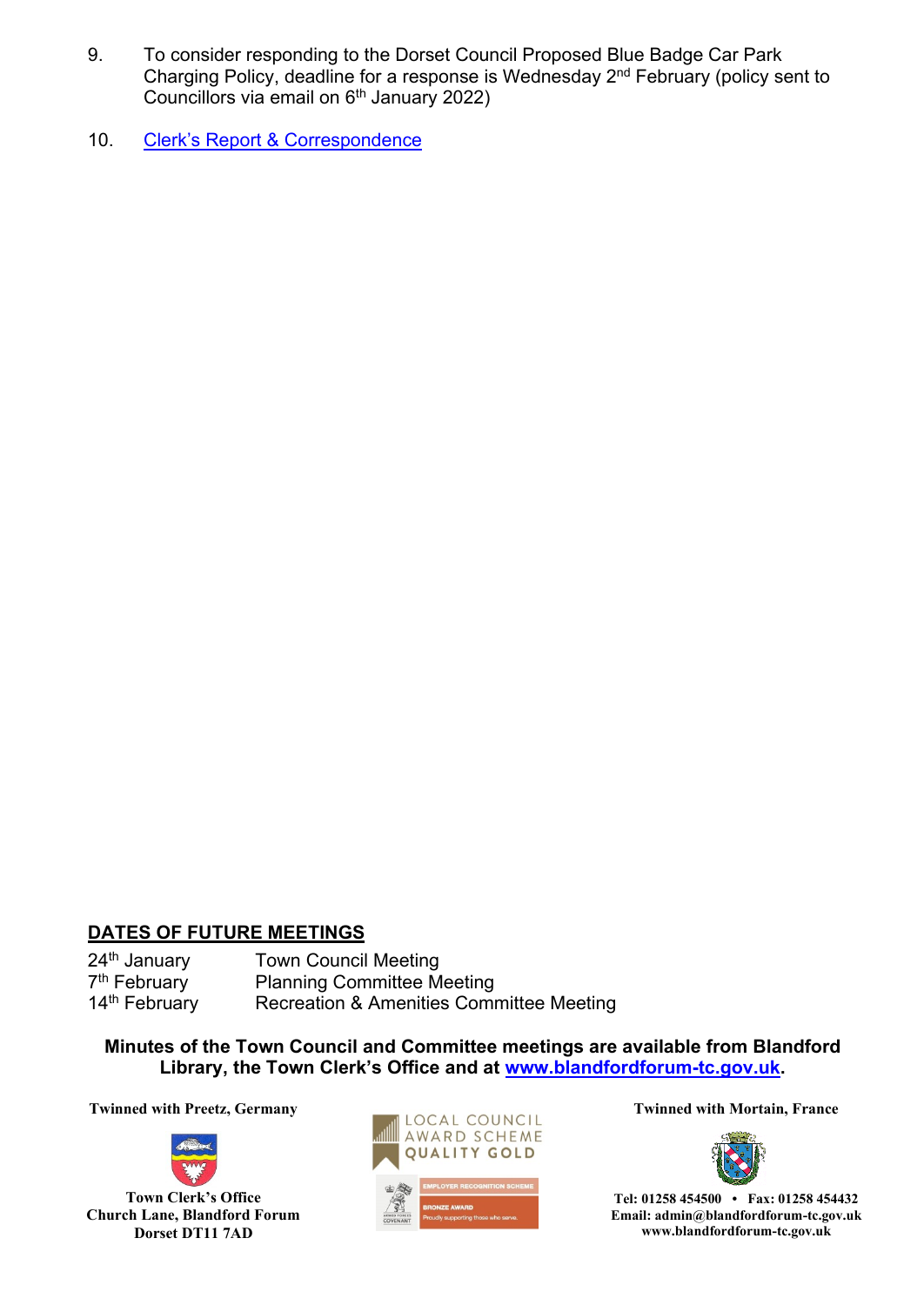# **PLANNING APPENDIX A – NEW PLANNING APPLICATIONS Planning Meeting on Monday 17th January 2022**

<span id="page-2-0"></span>

|                | <b>Application &amp; Date</b>                                          | <b>Application Details</b>                                                                                                                                                                                                                                                                                                     | Comments/<br>Blandford + Neighbourhood Plan<br>2011-2033                                                               |
|----------------|------------------------------------------------------------------------|--------------------------------------------------------------------------------------------------------------------------------------------------------------------------------------------------------------------------------------------------------------------------------------------------------------------------------|------------------------------------------------------------------------------------------------------------------------|
|                | P/FUL/2021/04553<br><b>Amfax Ltd</b><br>6 <sup>th</sup> December 2021  | <b>Redberry House Clump Farm Industrial Estate</b><br>Erect two storey extension to southwest & internal alterations to provide<br>4 no standalone unit. Erect first floor extension to form offices, replace<br>roof and wall cladding, insert new windows. Erect open porch canopy &<br>illuminated business signs.          | B <sub>3</sub> - Employment                                                                                            |
| $\overline{2}$ | P/LBC/2021/03386<br>Mr B Hitchcock<br>10th December 2021               | <b>88 Salisbury Street</b><br>Install door to the rear to replace UPVC window.<br>Install a replacement window in Bathroom                                                                                                                                                                                                     | B11 - Managing Design in the<br><b>Conservation Area</b>                                                               |
| 3              | P/RES/2021/02327<br><b>JKL</b> (Enterprises) Ltd<br>13th December 2021 | <b>Land South Of 4 Greyhound Square Market Place</b><br>Erect 1 No. building comprising Tourist Information Centre and 3 No.<br>commercial units (use Classes A1, A2 or A3). (Reserved Matters<br>application following grant of Planning Permission No.<br>P/VOC/2020/00430 to determine appearance, landscaping and layout). | The steps have been removed<br>and a ramp included instead<br>B11 - Managing Design in the<br><b>Conservation Area</b> |
| 4              | P/HOU/2021/02996<br>Mrs E Butler<br>15th December 2021                 | <b>Kingsway Kings Road</b><br>Change of use of garage into self-contained annexe (retrospective).                                                                                                                                                                                                                              | B11 - Managing Design in the<br><b>Conservation Area</b>                                                               |
| 5              | P/HOU/2021/05450<br>Mr & Mrs Rutter<br>15th December 2021              | <b>12 Edward Street</b><br>Replace roof to existing rear extension                                                                                                                                                                                                                                                             | B11 - Managing Design in the<br><b>Conservation Area</b>                                                               |
| 6              | P/HOU/2021/05459<br>Mr Webber<br>17th December 2021                    | <b>34 Elizabeth Road</b><br>Erect single storey rear & side extensions                                                                                                                                                                                                                                                         |                                                                                                                        |
| $\overline{7}$ | P/HOU/2021/05456<br>Mr Overton<br>20th December 2021                   | <b>11 Bayfran Way</b><br>Render and Cladding to new 2 storey extension                                                                                                                                                                                                                                                         |                                                                                                                        |
| 8              | P/HOU/2021/05616<br>Mr & Mrs Solly<br>21 <sup>st</sup> December 2021   | <b>32 St Leonards Avenue</b><br>Erect rear extension and terrace (demolish existing rear extension)                                                                                                                                                                                                                            | B11 - Managing Design in the<br><b>Conservation Area</b>                                                               |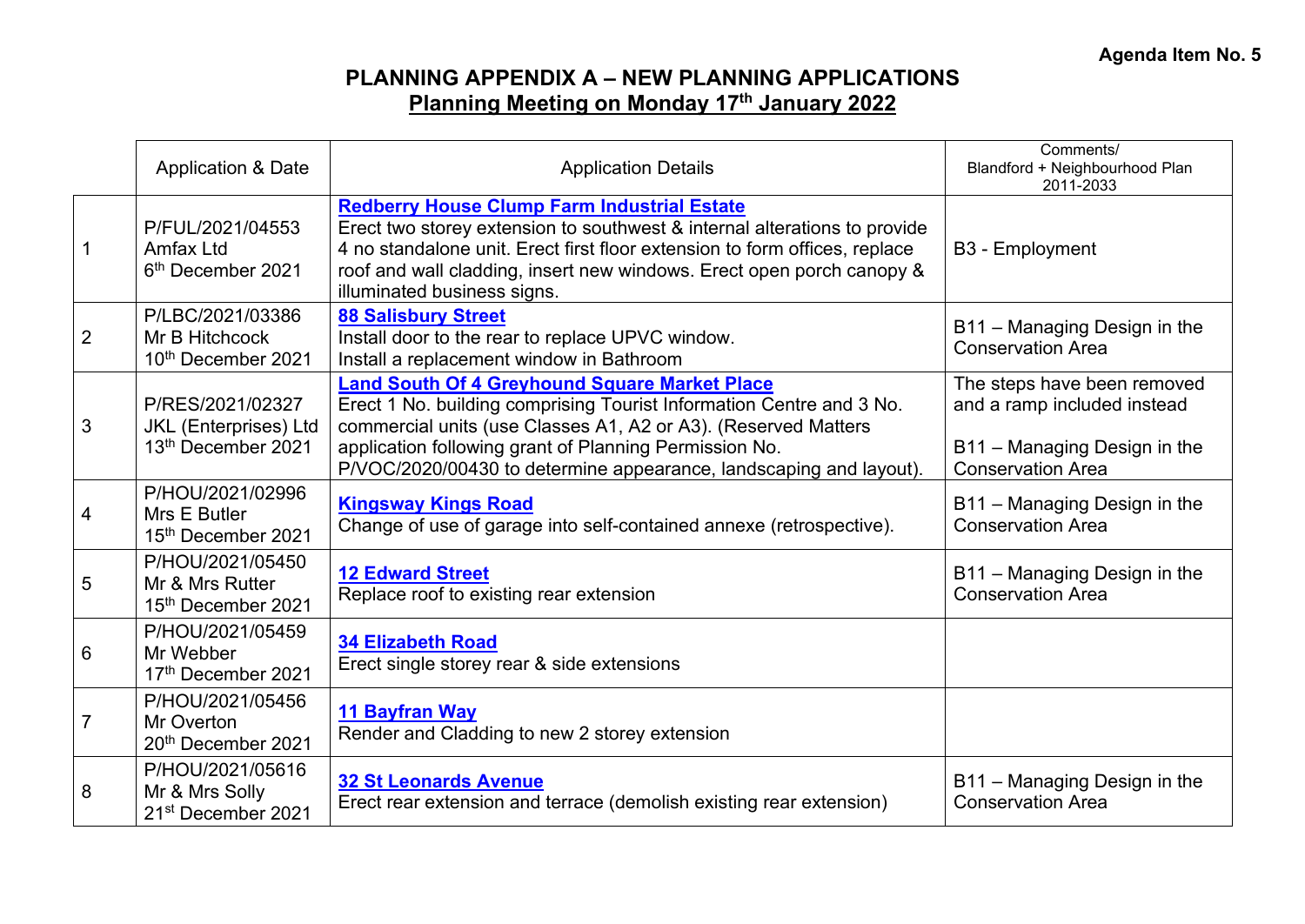|    | <b>Application &amp; Date</b>                                          | <b>Application Details</b>                                                                                                                                                                                                                     | Comments/<br>Blandford + Neighbourhood Plan<br>2011-2033                                                               |
|----|------------------------------------------------------------------------|------------------------------------------------------------------------------------------------------------------------------------------------------------------------------------------------------------------------------------------------|------------------------------------------------------------------------------------------------------------------------|
| 9  | P/HOU/2021/05741<br>Mr P Spicer<br>30th December 2021                  | <b>1 Lockeridge Close</b><br>Erection of a first storey extension over an existing garage                                                                                                                                                      |                                                                                                                        |
| 10 | P/CLP/2021/05586<br>Dr Amit Sharma<br>4 <sup>th</sup> January 2022     | <b>Alaska House Dental Surgery 80 Salisbury Street</b><br>Internal and external works                                                                                                                                                          | The TC is being notified for<br>information purposes only.<br>B11 - Managing Design in the<br><b>Conservation Area</b> |
| 11 | P/HOU/2021/03644<br>Mr B Frost<br>4 <sup>th</sup> January 2022         | <b>1 Park Lands</b><br>Erect double garage/outbuilding and sun room. Render existing brick<br>and replace hung tiles with cedar cladding to dwelling. (Demolish<br>existing garage and conservatory).                                          | B11 - Managing Design in the<br><b>Conservation Area</b>                                                               |
| 12 | P/NMA/2022/00046<br>Mrs Wirtzfeld<br>6 <sup>th</sup> January 2022      | <b>10 Richmond Road</b><br>Non material amendment against planning permission<br>P/HOU/2021/03336 to change the extension and garage from brick to<br>render.                                                                                  | The TC is being notified for<br>information purposes only.                                                             |
| 13 | P/LBC/2022/00021<br>D&A (2177) Limited<br>7 <sup>th</sup> January 2022 | <b>14 Market Place</b><br>Internal alterations to facilitate conversion of upper floors from retail to<br>two dwellings. Installation of new entrance door, modifications to rear<br>first floor windows and carry out associated alterations. | B8 - Town Centre Boundary<br>B11 - Managing Design in the<br><b>Conservation Area</b>                                  |
| 14 | P/FUL/2022/00020<br>D&A (2177) Limited<br>7 <sup>th</sup> January 2022 | <b>14 Market Place</b><br>Change of use of upper floors from Retail $(E(a))$ to two Dwellings $(C3)$ .                                                                                                                                         | B8 - Town Centre Boundary<br>B11 - Managing Design in the<br><b>Conservation Area</b>                                  |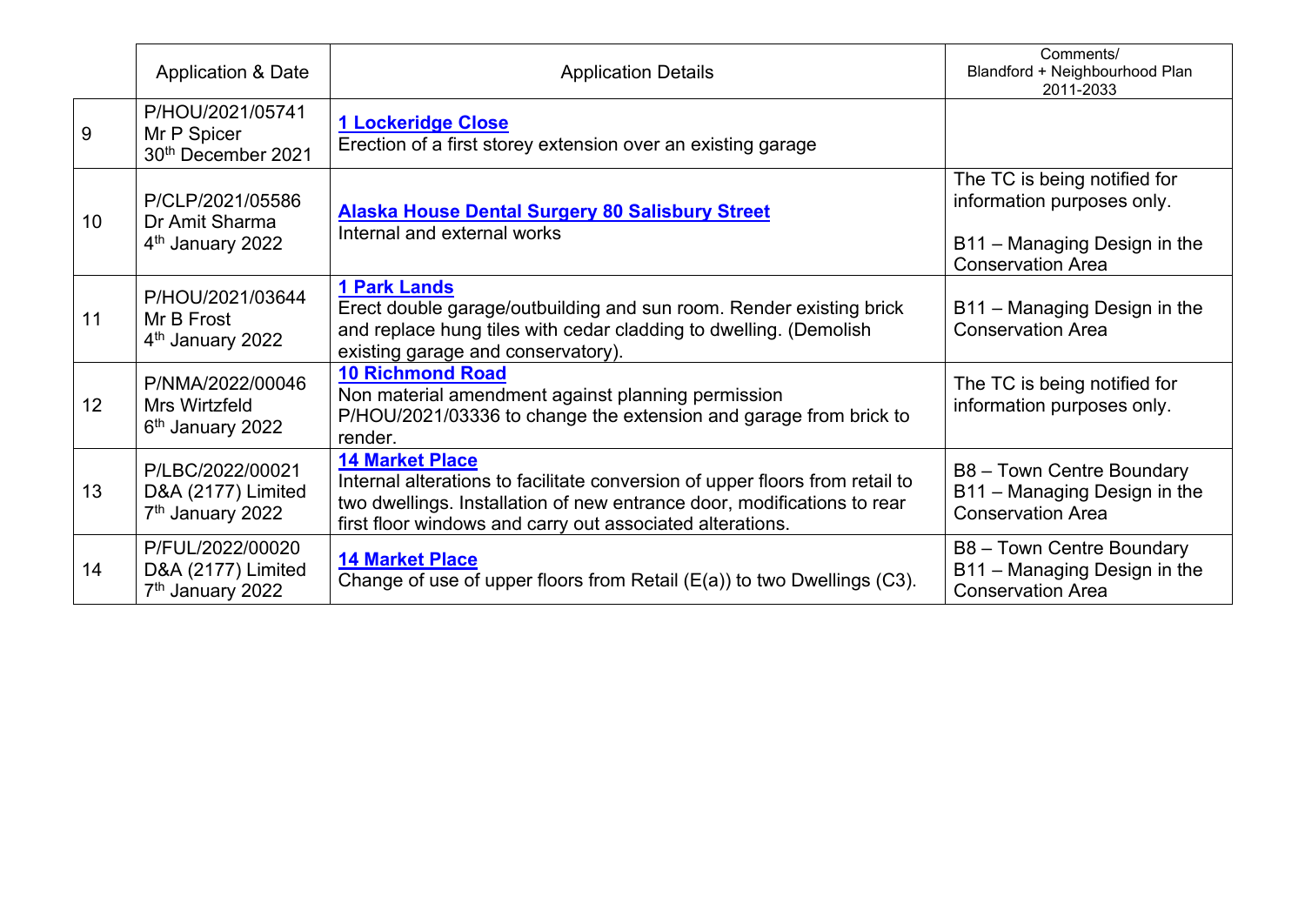# **Previous applications:**

| <b>Application &amp; Date</b>                                                       | <b>Application Details</b>                                                                                                                                                                                                                                                                                                                                                                                        | <b>Town Council</b>                                                                                                                                                                                                                                  | <b>Dorset Council</b> |
|-------------------------------------------------------------------------------------|-------------------------------------------------------------------------------------------------------------------------------------------------------------------------------------------------------------------------------------------------------------------------------------------------------------------------------------------------------------------------------------------------------------------|------------------------------------------------------------------------------------------------------------------------------------------------------------------------------------------------------------------------------------------------------|-----------------------|
| 2/2018/0988/FUL<br><b>Amfax Ltd</b><br>29th August 2018                             | <b>Redberry House Clump Farm</b><br><b>Industrial Estate</b><br>To replace roof and wall cladding,<br>construct new offices, replace fire<br>escape and add a new spiral stair at<br>rear, new open porch canopy to main<br>entrance, covered picnic area, solar<br>shading to south facing windows.                                                                                                              | No objection                                                                                                                                                                                                                                         | <b>Granted</b>        |
| P/RES/2021/02327<br><b>JKL</b> (Enterprises) Ltd<br>21 <sup>st</sup> September 2021 | <b>Land South Of 4 Greyhound Square</b><br><b>Market Place</b><br>Erect 1 No. building comprising<br>Tourist Information Centre and 3 No.<br>commercial units (use Classes A1, A2<br>or A3). (Reserved Matters application<br>following grant of Planning Permission<br>No. P/VOC/2020/00430 to determine<br>appearance, landscaping and layout).                                                                 | The Town Council objects to the<br>application due to the proposed<br>access arrangements not being<br>fully accessible for every<br>member of the community and<br>the Town Council wishes for a<br>design that allows access to all<br>four units. | No decision           |
| P/VOC/2020/00430<br>Lolligo Ltd<br>15th December 2020                               | <b>Land South Of 4 Greyhound Square</b><br><b>Market Place</b><br>Develop the land by the erection of 1<br>No. building comprising Tourist<br>Information Centre and 3 No.<br>commercial units (use classes A1, A2<br>or A3). (Outline application to<br>determine access and scale).<br>(Variation of condition No. 6 from<br>planning permission<br>2/2017/1934/OUT to permit a lower<br>finished floor level). | The Town Council reaffirms that<br>it has no objections to the<br>application.                                                                                                                                                                       | <b>Granted</b>        |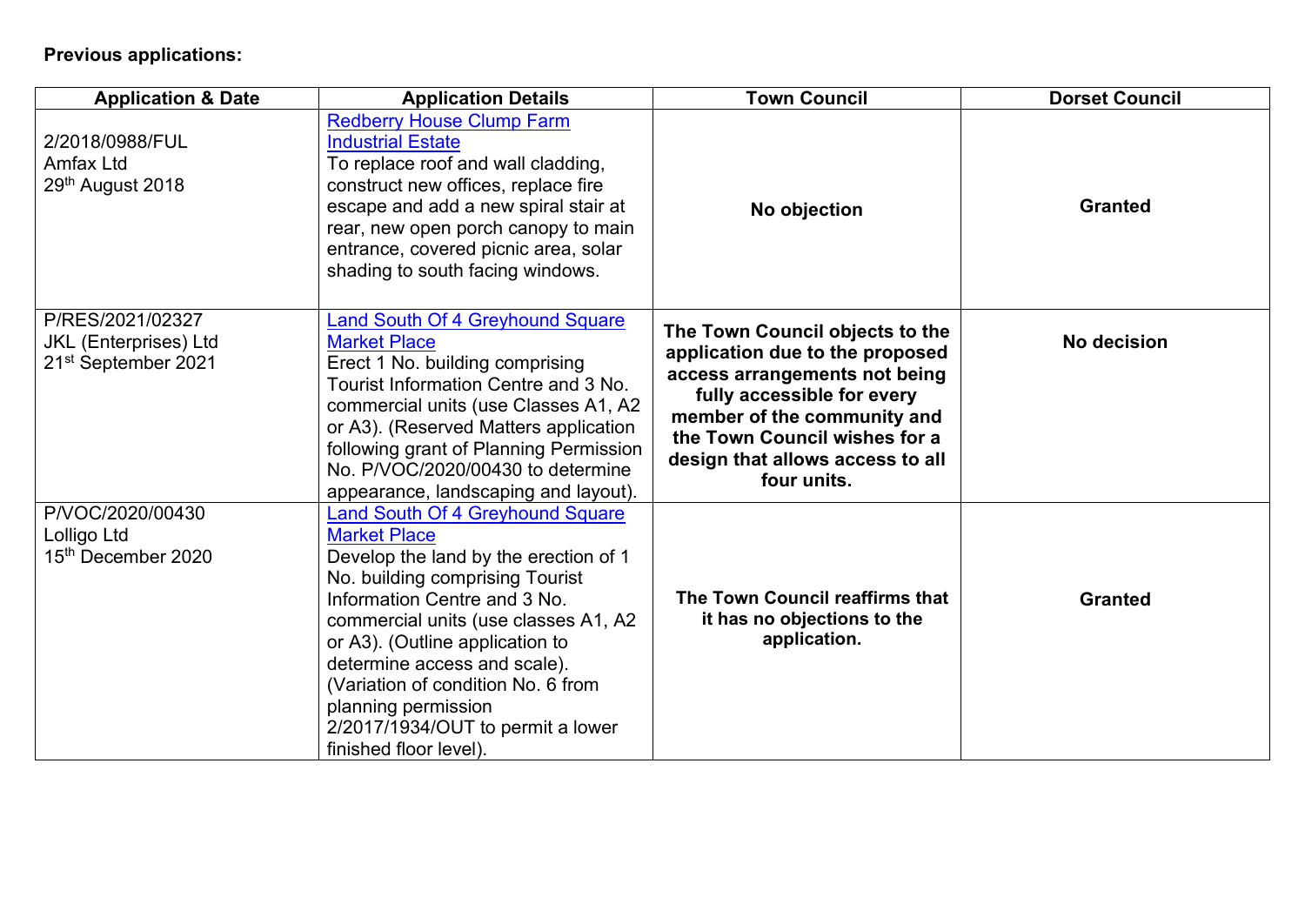| 2/2017/1934/OUT<br>Lolligo Ltd<br>7 <sup>th</sup> December 2017        | <b>Land South Of 4 Greyhound Square</b><br><b>Market Place</b><br>Develop the land by the erection of 1<br>No. building comprising Tourist<br>Information Centre and 3 No.<br>commercial units (use classes A1, A2<br>or A3). (Outline application to<br>determine access and scale). | No objection                                                                                                                                                             | <b>Granted</b> |
|------------------------------------------------------------------------|---------------------------------------------------------------------------------------------------------------------------------------------------------------------------------------------------------------------------------------------------------------------------------------|--------------------------------------------------------------------------------------------------------------------------------------------------------------------------|----------------|
| 2/2019/1239/HOUSE<br>Mr & Mrs J Butler<br>30 <sup>th</sup> August 2019 | <b>Kingsway Kings Road</b><br>Erect 1 No. garage and garden store<br>(demolish existing garage).                                                                                                                                                                                      | The Town Council has no<br>objections to the application,<br>subject to the Highways<br>Authority approval.                                                              | <b>Granted</b> |
| P/HOU/2020/00068<br>Mr Overton<br>8 <sup>th</sup> October 2020         | 11 Bayfran Way<br>Erection of first floor extension                                                                                                                                                                                                                                   | The Town Council has no<br>objections to the application, as<br>there is no loss to neighbouring<br>amenities. The design is in<br>keeping with the surrounding<br>area. | <b>Granted</b> |
| P/HOU/2021/03336<br>Mr & Mrs Wirtzfeld<br>September 2021               | <b>10 Richmond Road</b><br>Erect 2 Storey Side extension and<br>Garage                                                                                                                                                                                                                | The Town Council has no<br>objections to the application as<br>there have been similar<br>extensions in the area and there<br>is no loss of amenity.                     | <b>Granted</b> |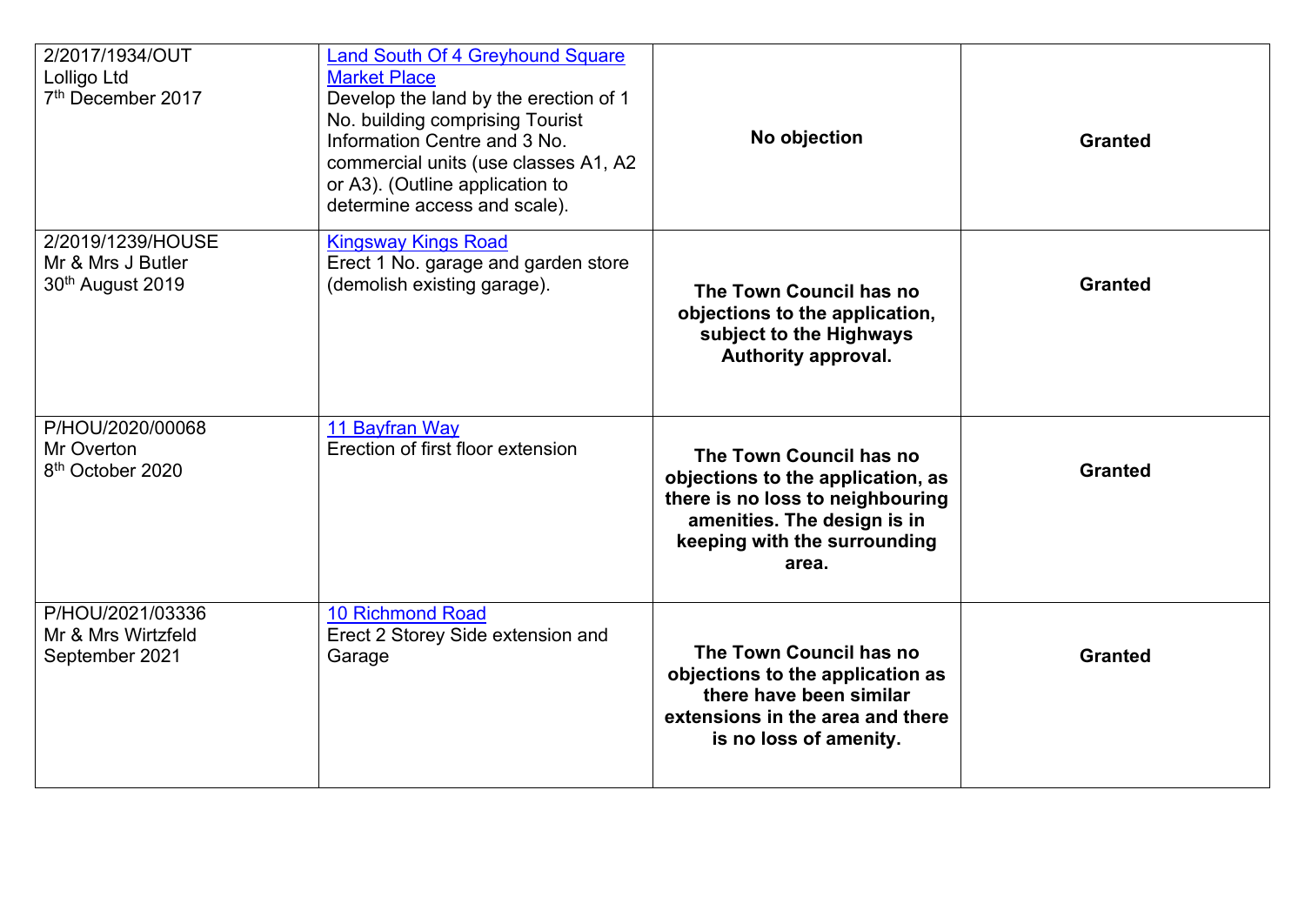# <span id="page-6-0"></span>**To consider match funding for the Orienteering project in Blandford**

The Town Clerk was approached by Laura Everett-Coles (HPA/ Link officer for North Dorset at Dorset Council) who has been speaking with Matt Lee, newly appointed Strategic Business Manager for Blandford Primary Care Network (PCN) at Whitecliff Surgery about £1500 of funding from Public Health Dorset. It was originally granted to the PCN for the Tarrant Hinton Cycle project, which did not come to fruition. Matt and Laura are therefore keen to use this funding for an orienteering course utilising the green spaces in Blandford and providing a free community asset for the town for residents and visitors to use and enjoy.

Laura asked if the Mayor and Town Clerk at Blandford Forum Town Council would like to be involved and represented in the online steering group. Each previous course we managed to deliver despite lockdowns and each took around 6 once a month meetings from start to finish. The proposal for the project is at [Appendix A.](#page-7-0)

An online meeting was held on Tuesday 14<sup>th</sup> December 2021, organised by Laura with representatives from Dorset Council, Cllr Lee Hitchings, the Town Clerk and other interested parties, to discuss the possibility of an orienteering trail for the town and surrounding area.

Two courses have been erected in North Dorset over the past 18 months in Gillingham and Sturminster Newton and an example of the latter's board is shown below.



#### **Financial Implications and Recommendation**

At the online meeting, attendees discussed the vast areas of opportunity within Blandford although they only have funding for one trail at £1,500. A breakdown of the costs is [shown here.](#page-8-0)

Due to the Town Council holding funds for notice boards, it was suggested to the meeting that the council could be approached to financially support the second trail, due to the benefit to residents and visitors, using £1,500 from Tourism/Town Improvements/Notice Boards budget lines (Expenditure Authority: Localism Act 2011 s1-8).

**Linda Scott-Giles Town Clerk 16th December 2021**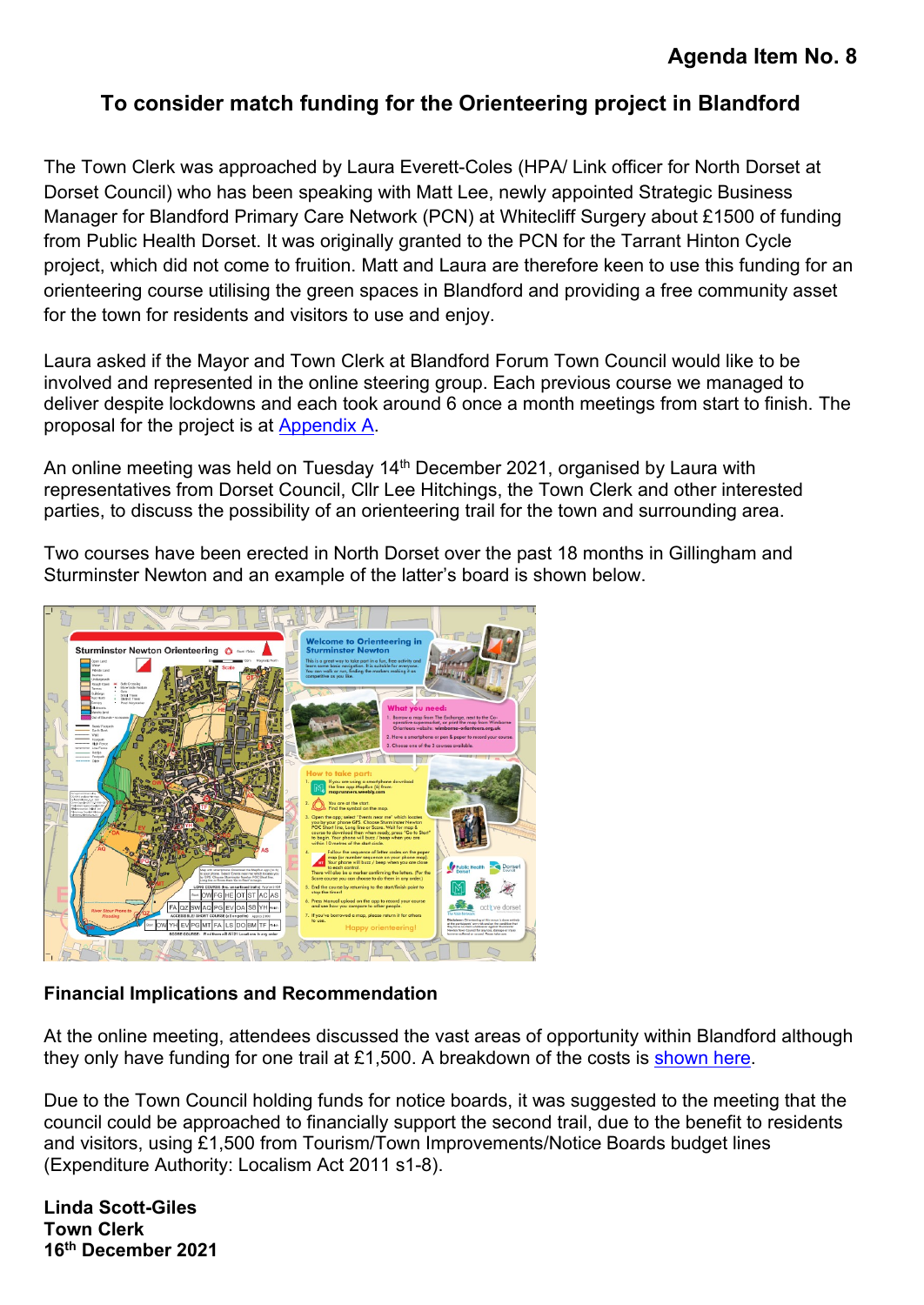#### <span id="page-7-0"></span>**Orienteering Course Proposal – Blandford North Dorset**

#### **Proposal**

Creation of an outdoor and free to use orienteering course in Blandford, North Dorset.

#### **Funding**

Public Health Dorset.

#### **Resources Required**

- Suitable safe public venue with parking and access to toilets, preferably cafe
- Support and commitment of appropriate personnel such as a PCN representative, parks officers, town council, The Mayor, Walking For Health leaders, Public Health Dorset, Wessex Orienteering Lead, Park - Friends of group, Wimborne Orienteering Lead, Active Dorset, Health Champions, local Tourist Board, Dorset libraries, Dorset Rangers.
- Use of Oriento or Map Run online orienteering App (FOC)
- Purchase of physical resources advertising/information board, glazed maps, plaques, signage.
- Promotion and advertising communications

#### **Aims**

- To encourage residents, particularly families, to take part in the course to increase physical activity
- To encourage and embed use of green spaces for activity and recreation
- To further the Prevention at Scale (PAS) ambition to maximise engagement in physical activity across the life course (Starting well, Keeping well, Staying well (Active Aging))
- To support Active Aging project aims around increasing older adult activity in North Dorset and target frailty, increasing balance and muscle strength.
- To encourage engagement and support from existing community activity champions and WFH leaders.
- To be inclusive of those with limited mobility and wheelchair users.
- To be a free community asset for young people and clubs scouts, brownies, youth clubs.

#### **Anticipated Benefits**

- Increased embedded physical activity in family lifestyles
- Encourages all age participation.
- Helps reduce screen time and sedentary status
- Strengthens good physical and mental health evidenced from use of green spaces and being in the natural environment
- Teaches basic orienteering principles
- Provides a low management sustainable and low- cost physical activity opportunity
- Is inclusive of all abilities and safe for use by carers and their cared for person
- Fits with 5 Ways to Wellbeing principles connect, give to others, be active, learn something new, take notice.
- Offers choice of route/activity level 3 courses can be laid within one venue if venue is suitable.
- Free of charge to use so open to all socio-economic groups.
- Those engaged in orienteering contribute positively to the commercial sector within the area.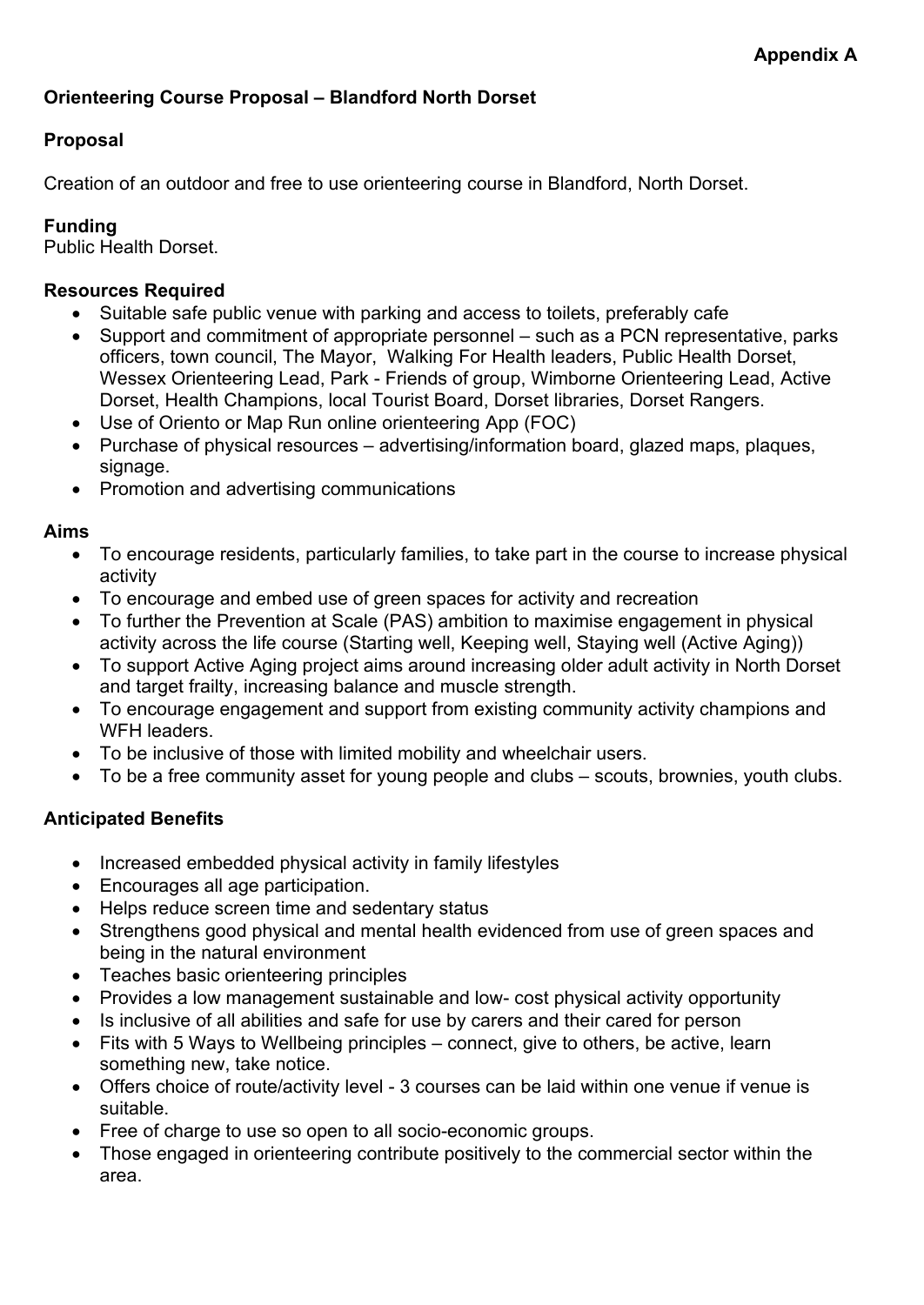#### **How it works**

Courses are laid with plaques with QR codes and text at various points Using a waterproof map (and the Oriento App if they are scanning QR codes) participants walk to find each plaque and scan it or gather points from it.

Up to 3 courses can be laid in the same map. The short, medium or long course can be selected, or all 3 courses completed which is known as a score course Aim is to find all plaques and achieve maximum points possible.

Local shops/cafes give out returnable maps or map is downloaded to a Smartphone from Wimborne Orienteers website.

#### <span id="page-8-0"></span>**Breakdown of funding spend (provisional and dependent on venue selected)**

£750 – Wessex Orienteering Co-Ordinator and plaques £400 advertising board (saved at Gillingham by having sign mounted on library wall) £70 - £140 sign for board £104 for 101 double sided colour maps (map graphics design FOC from DC Graphics Team) This cost may increase if more outlets want maps. £130 Advertising and promotion – adverts, flyers, posters. £20 donation to Maprun app Any remaining funds held as a contingency fund against wilful damage, repairs.